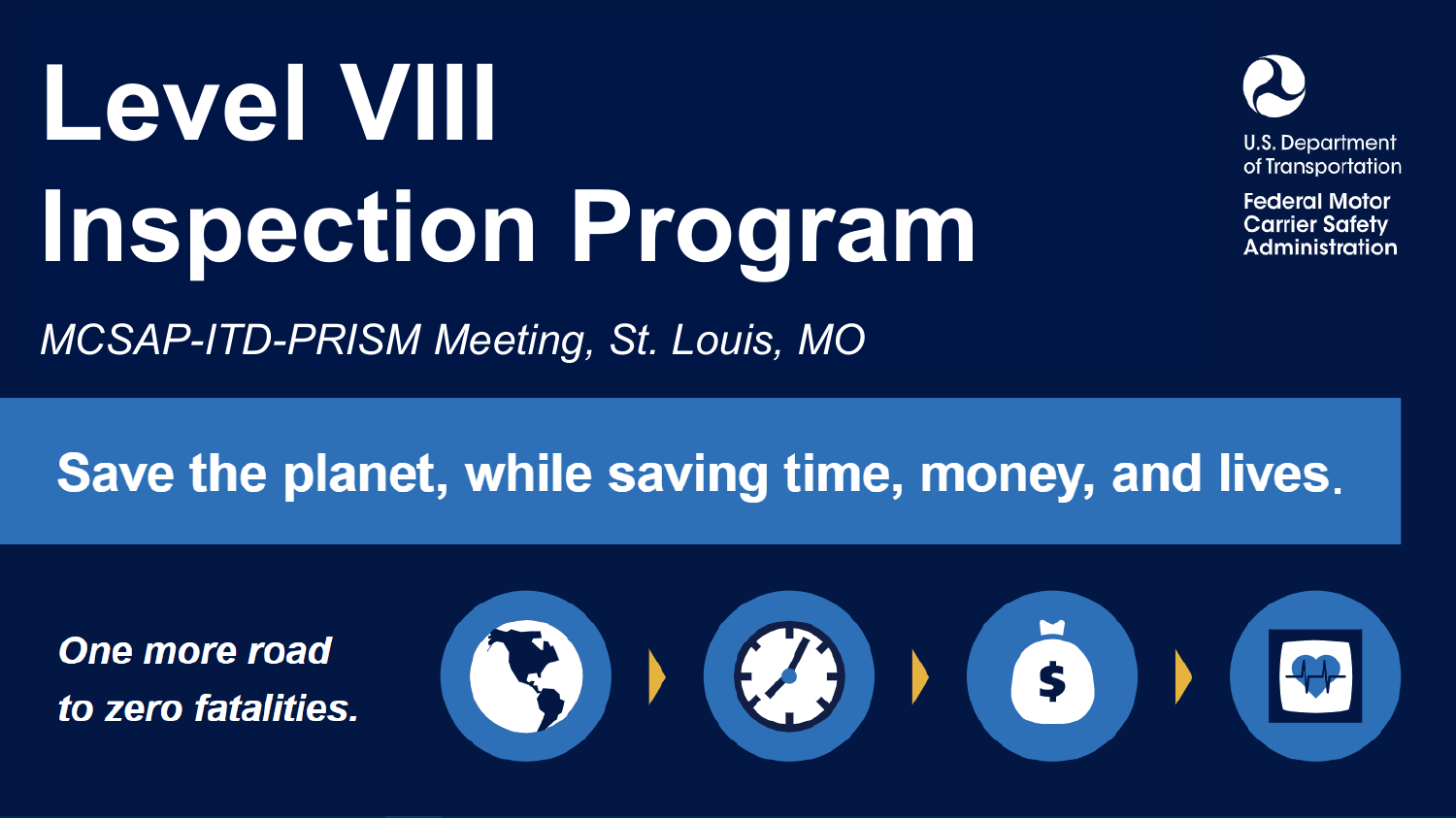## **What's the big idea?**

In collaboration with CVSA and State Partners, FMCSA will **design and implement a Level VIII Inspection Program operational test**  to measure the feasibility and impact of nationwide adoption.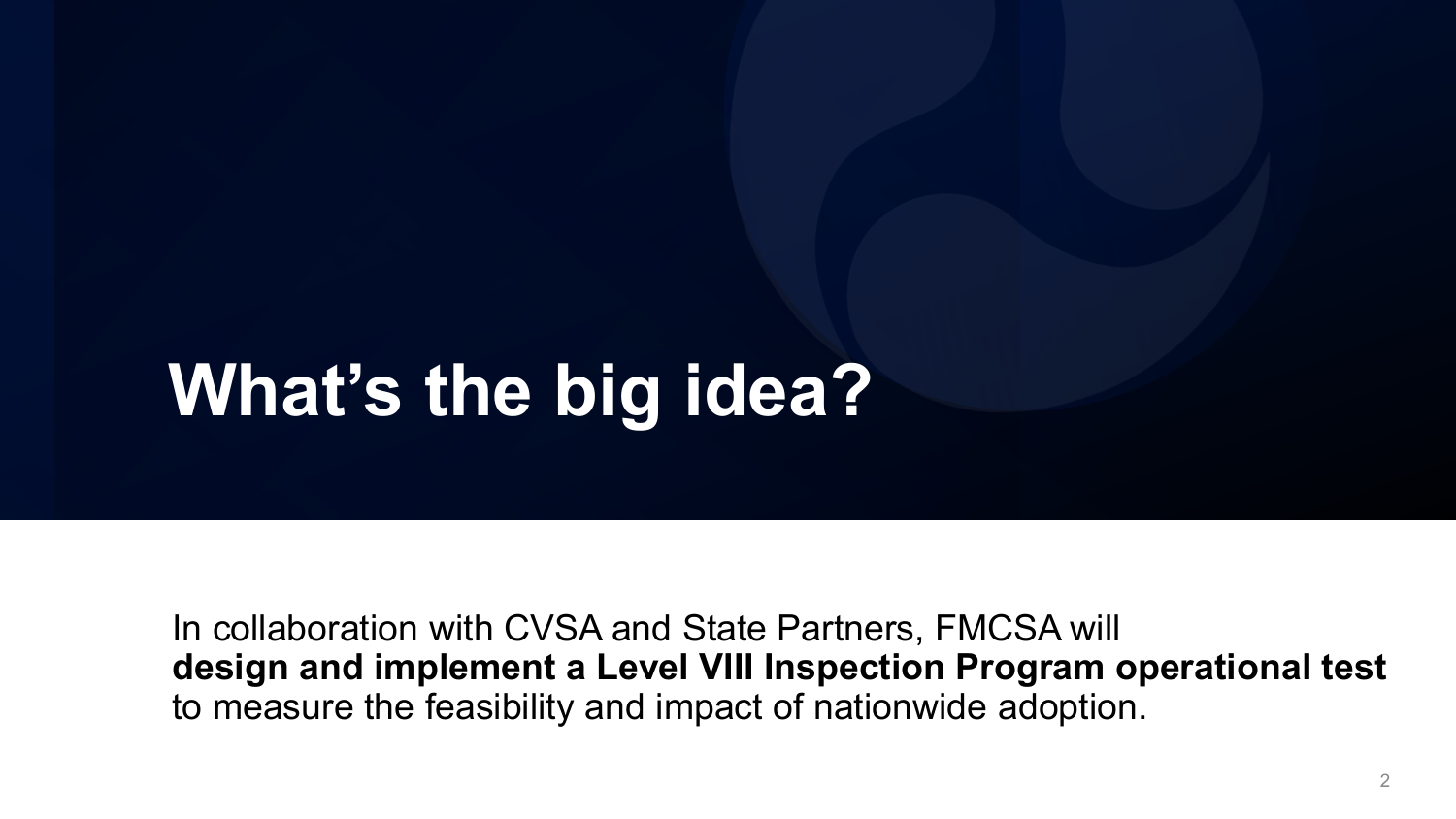## **What are Level VIII inspections?**

Inspection conducted electronically or wirelessly while a commercial motor vehicle is in motion without direct interaction with a roadside inspector.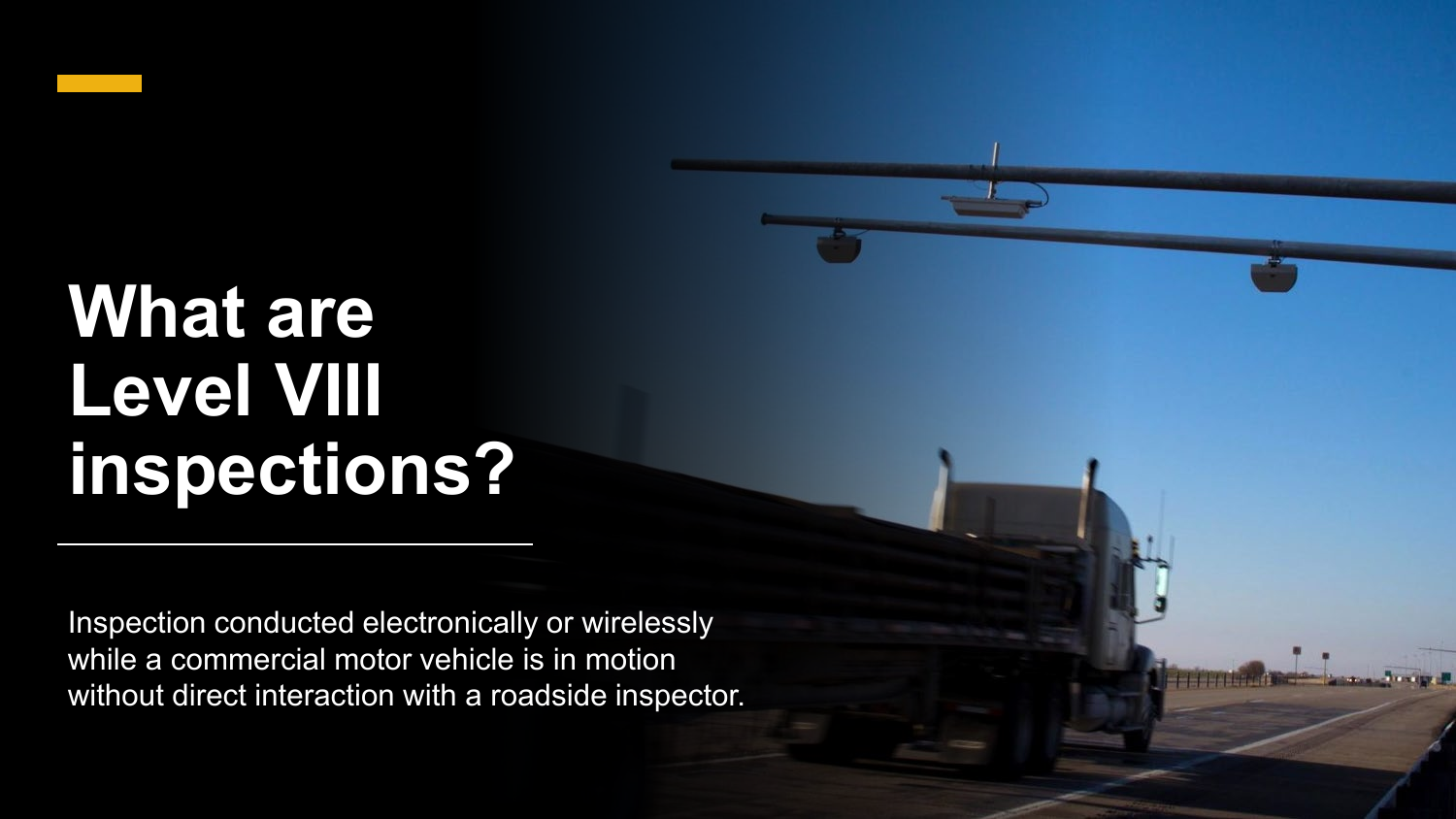### **CVSA defined Level VIII Inspection criteria in 2017**

- Descriptive locations, GPS coordinates
- Electronic validation of the operator
- **Driver's license class/endorsement(s)**
- **License status**
- Medical Examiner's Certificate
- Skill Performance Evaluation (SPE) **Certificate**
- **Hours-of-service compliance**
- **Driver's record of duty status**
- USDOT or (Canada) NSC number
- Power unit registration
- Operating authority
- Unified Carrier Registration (UCR) compliance
- Federal out-of-service orders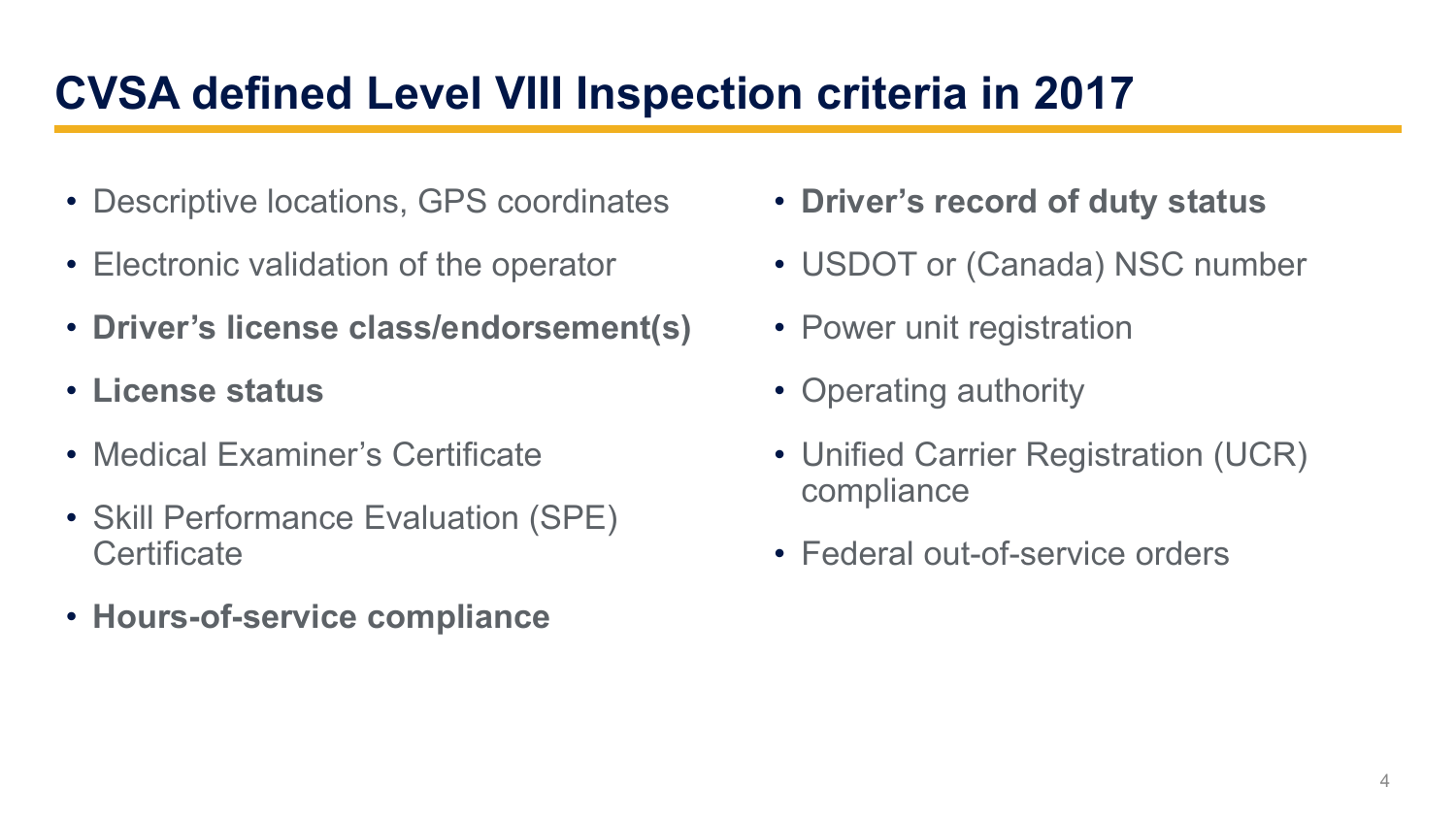#### **The road to Level VIII Inspections**

#### What's already being tested Where we are headed

- Ability to collect limited data through existing ELD device when vehicle is in motion if carrier is subscribed to a bypass service
- Use data to pre-populate inspection report, reducing time and potential manual entry errors when the vehicle is stopped for inspection
- **Prioritized CMVs still must stop for a physical inspection, but it takes less time**

- Collect **all Level VIII Inspection data while vehicle is in motion**
- Vehicles with better compliance will bypass, **and in-motion inspection may "count" on carrier's safety record**
- Carriers identified as higher risk will be required to stop for traditional inspection, but **data will be available to inspector in pre-filled inspection report**
- **All carriers can participate using existing mobile-connected devices**  (no new hardware)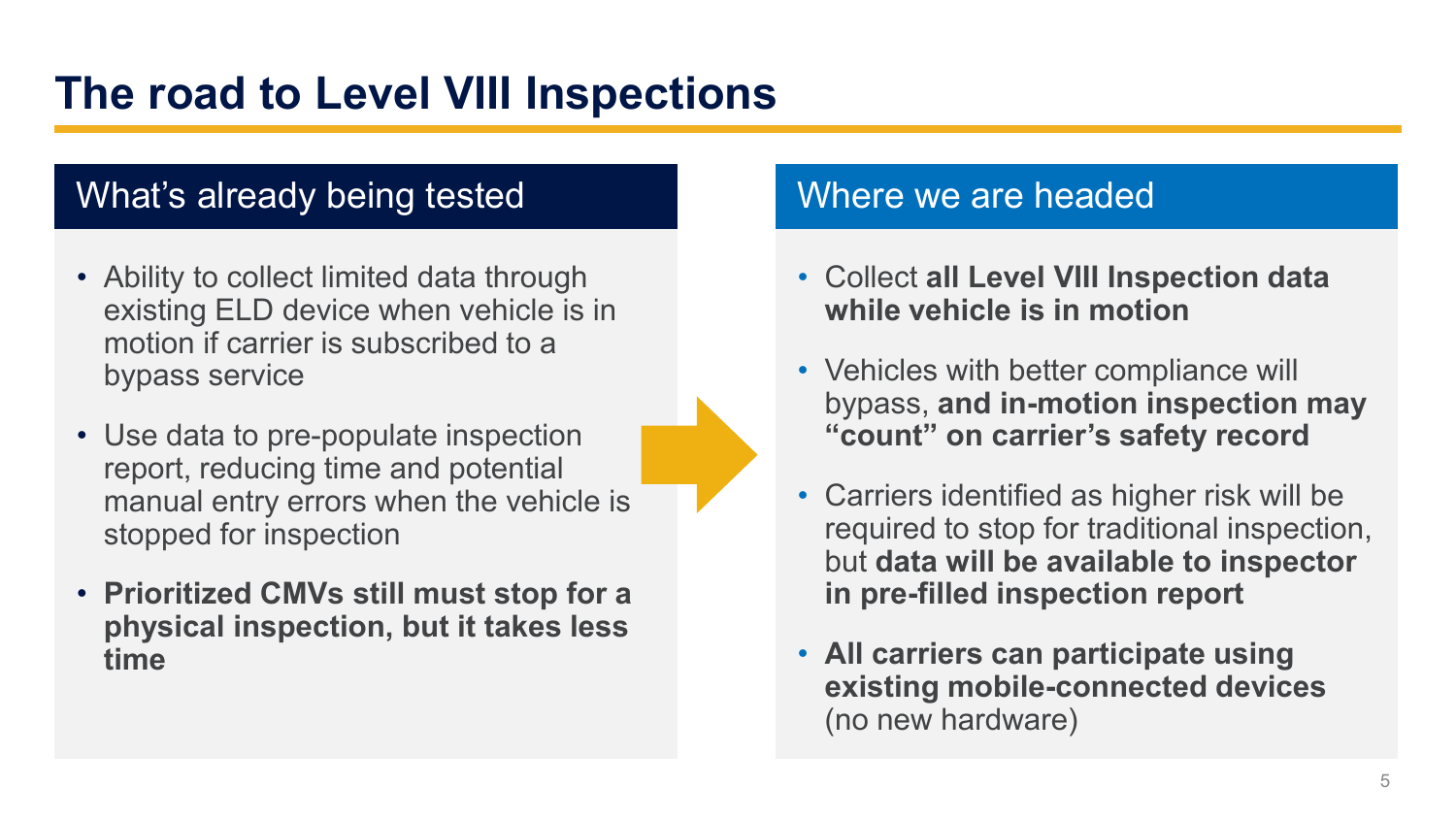#### **Benefits of Level VIII Inspections**



- Minimize # of CMVs stopping for inspections (acceleration/ deceleration, idling)
- **Decrease fuel use**
- **Develop federal source** documentation of climate impacts

- Collect data on more carriers
- **Enables better decisions about** which carriers to prioritize
- **Figure 1** Frees enforcement resources to address unsafe carrier behavior sooner

### **CLIMATE SAFETY EFFICIENCY**

- In-motion inspections eliminate delays
- Save time for enforcement and carriers
- **Minimize supply-chain** disruptions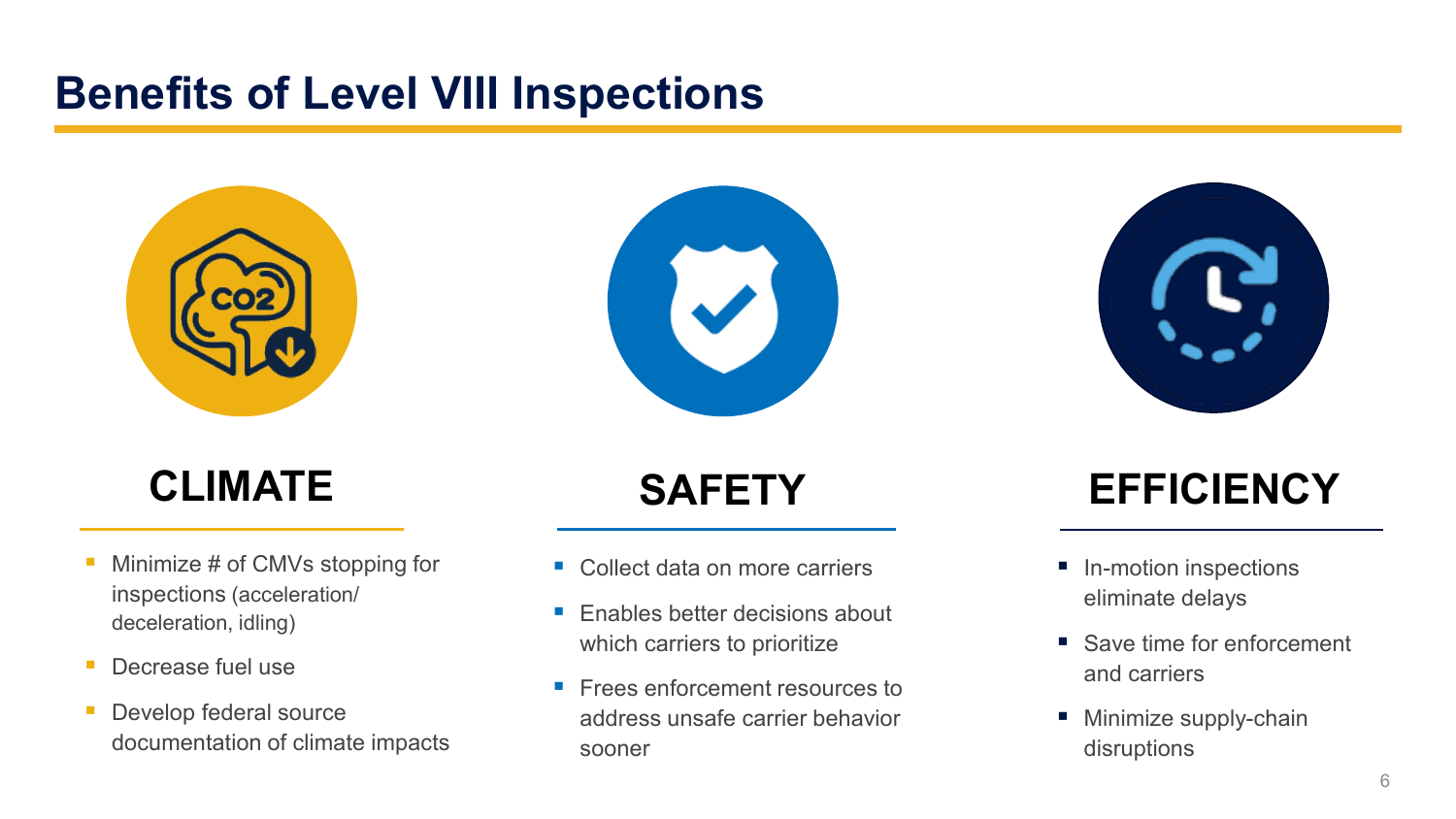#### **Why now is the right time**



**Leverage tech to efficiently address growing market**

**DOT Climate Action Plan prioritizes initiative**

**Leverage existing carrier tech**

**Easily adjust systems to accommodate data**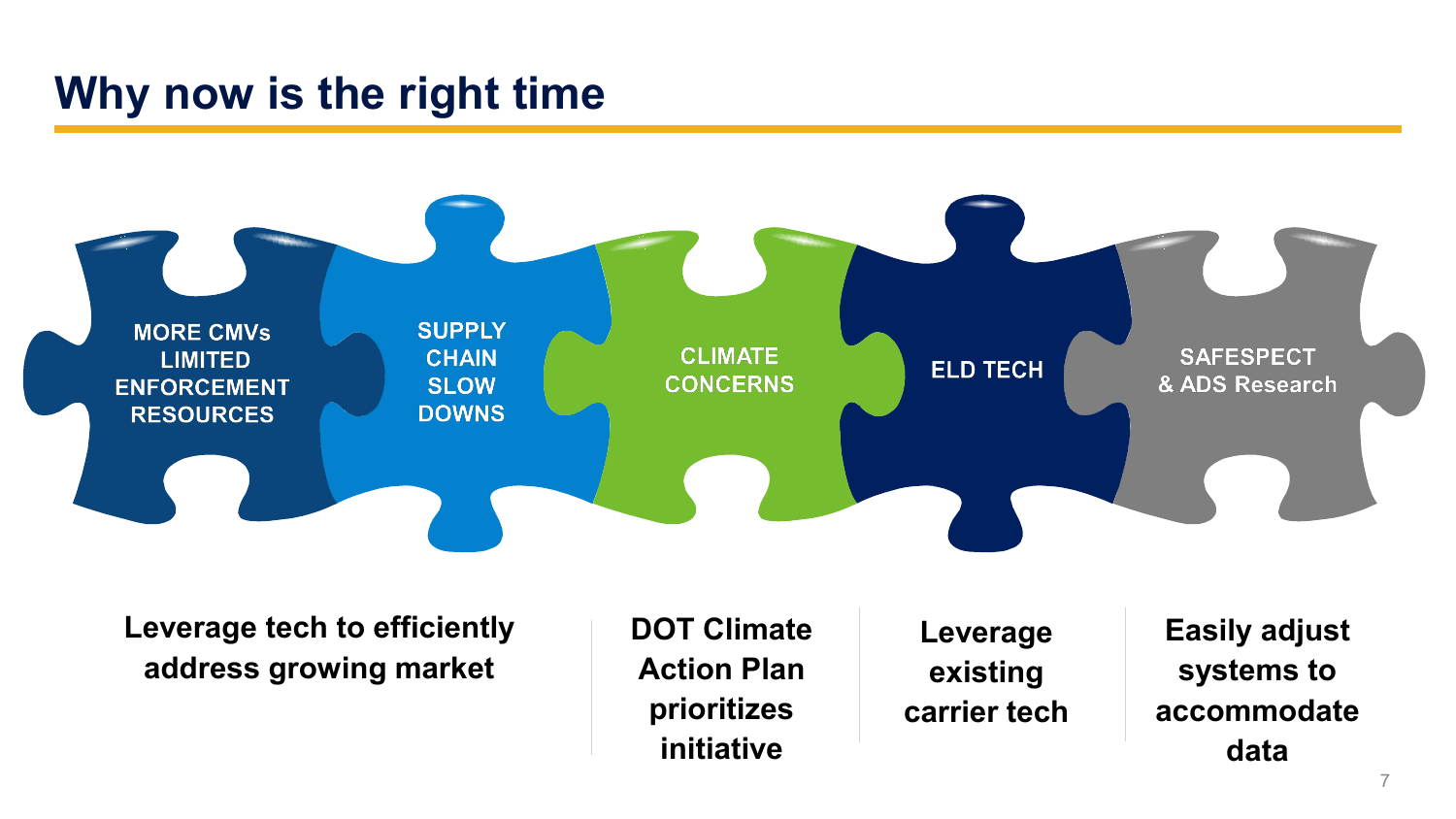#### **Envision a future with Level VIII Inspections**

## Potential to increase inspections **3M 30M** per year



# carriers with sufficient data to determine safety performance



data to better identify unsafe carriers/drivers & intervene sooner

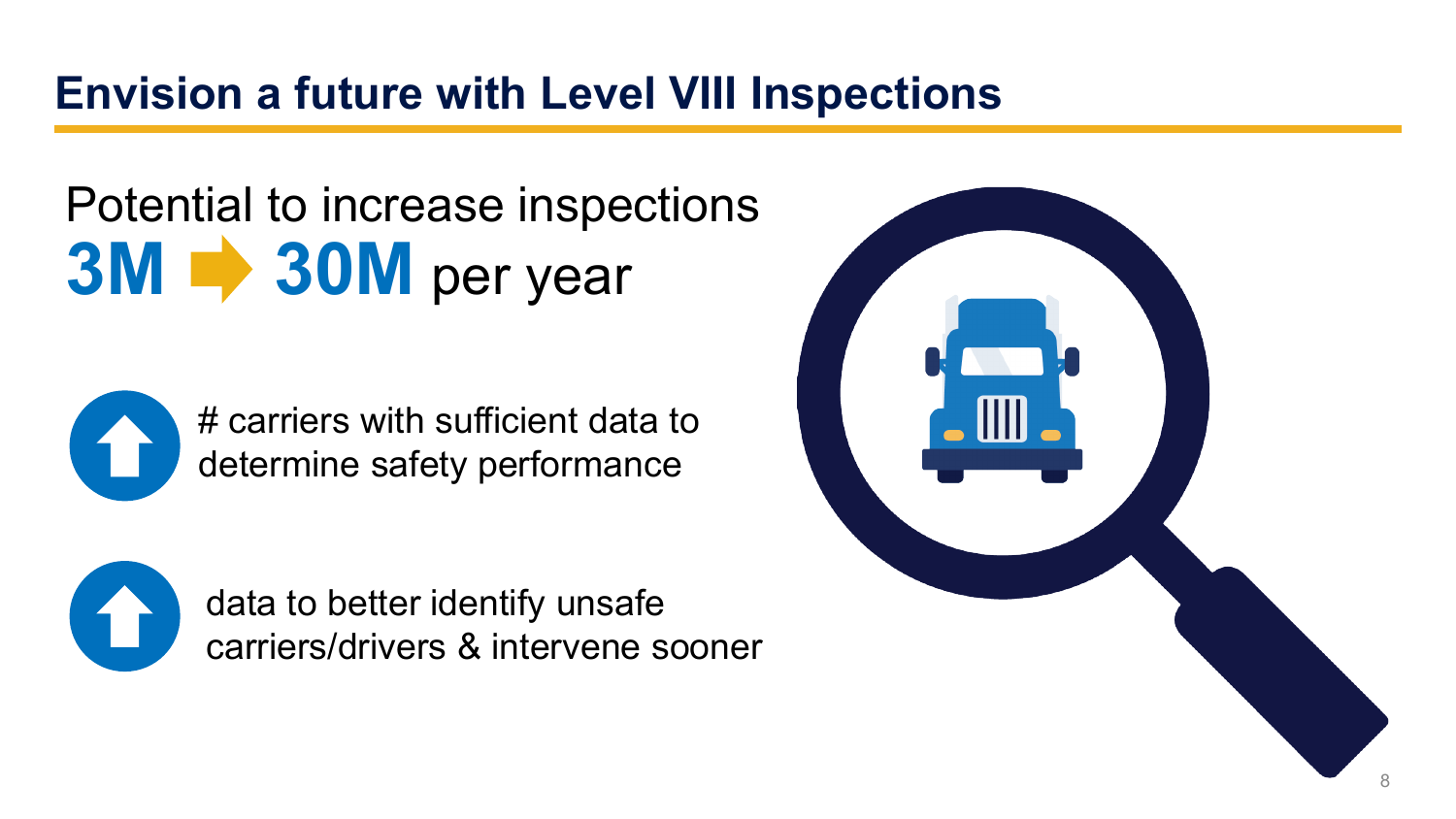### **How we plan to get there: Level VIII Inspection Test**

#### **Design and Develop**

- The ability to accept Level VIII Inspections into FMCSA's operational model
- An IT component (e.g., specification/API) that supports secure collection, storage, access to relevant data
- Enhancements to safety measurement systems to incorporate Level VIII inspection results

#### **Test, Evaluate, and Refine**



- Conduct an operational test of the Level VIII Inspection Program across the nation over a specified time period
- Track performance metrics to determine climate, safety, efficiency impacts
- **Refine the Level VIII Inspection Program based on lessons learned**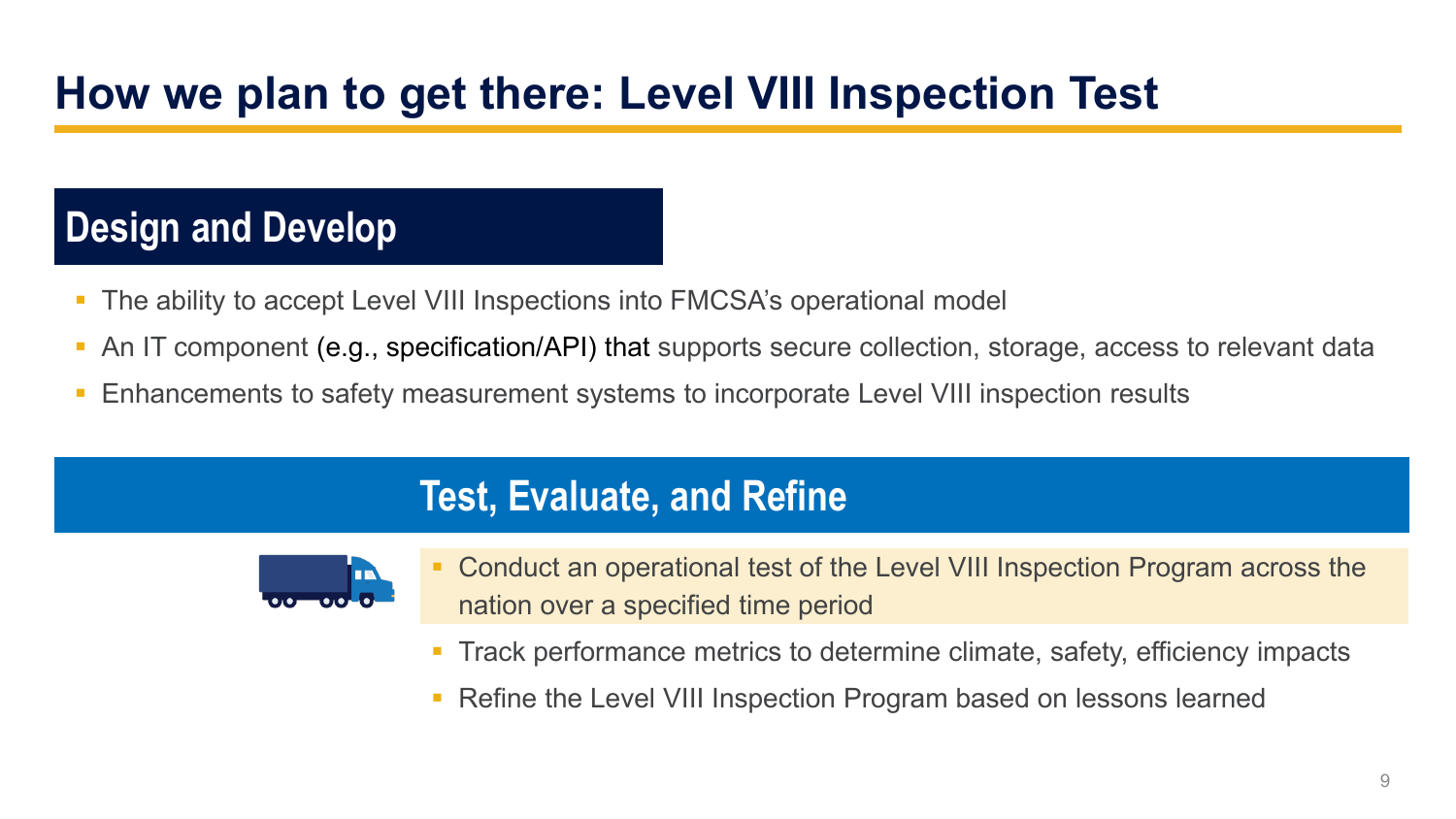#### **Critical Success Factor: Stakeholder Engagement**

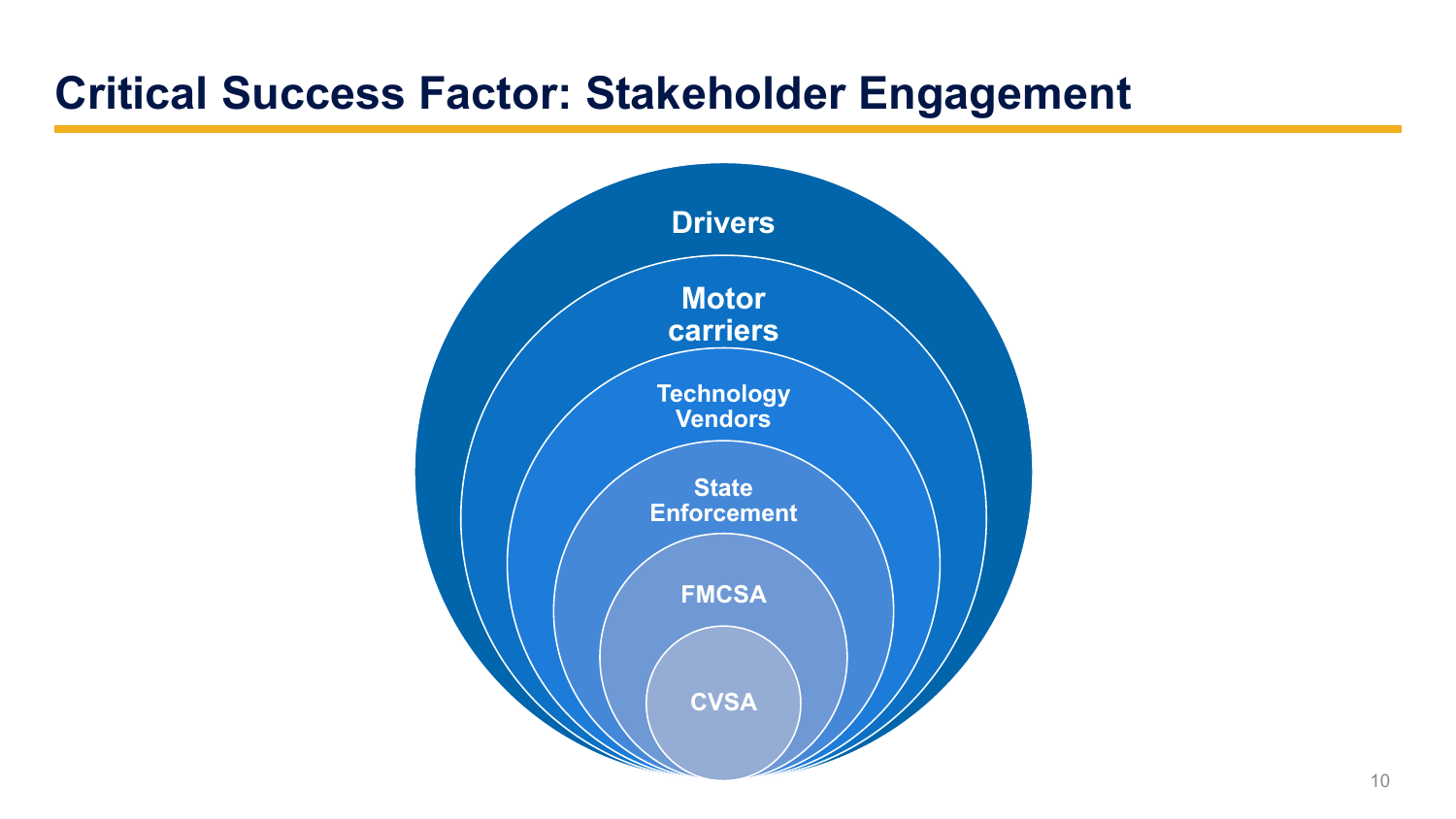#### **Stakeholder Roles**

#### **CVSA**

- **Participate in Working** Group
- Define inspection criteria



#### **TECH VENDORS**

- **Develop tech that meets** specifications
- **Participate in test**
- $\blacksquare$  Train users



#### **FMCSA**

- 
- **Address data privacy**
- Set tech requirements
- **Provide grant funding**
- **Enhance systems/** policies
- **Measure impact**



#### **STATES**

- Serve as test sites
- Collaborate with tech vendors
- **Train staff and educate** carriers



#### **DRIVERS**

- Understand how to participate and use tech
- Understand how data is used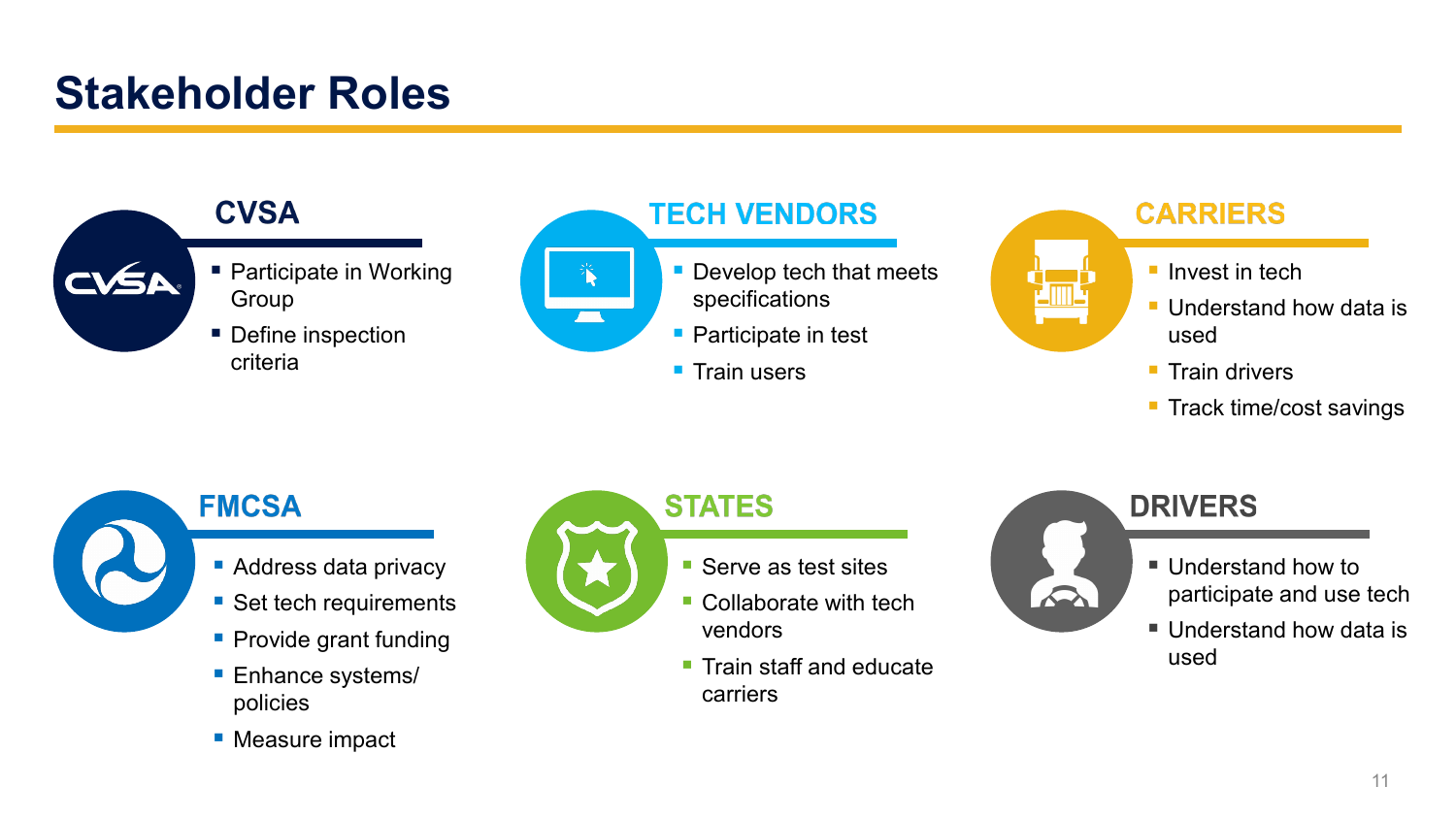### **Tapping the right people for input**

#### **Steering Committee**

- Representatives from FMCSA program offices provide direction and oversight.
	- Chief Council, General Law
	- CTO, Cybersecurity and Privacy
	- CTO, Operations and Field Support
	- External Affairs, Office of Outreach and Education
	- Policy, Office of Bus and Trucks Standards and Operations
- ~15 people, meeting 6-12 annually over the next 2 years

#### **Federal State Working Group**

- Leverage the CVSA committee structure
	- Clear delineation of activities
- <15 people, meeting monthly over the next 2 years
- Criteria/representation
	- States representing all Service Centers
	- FMCSA representation (e.g., HQ, Field)
- Safety, Office of Enforcement and Compliance
- Safety, Office of Safety Programs
- Safety, Field Operations
- Research and Registration, Analysis Division
- Research and Registration, Technology Division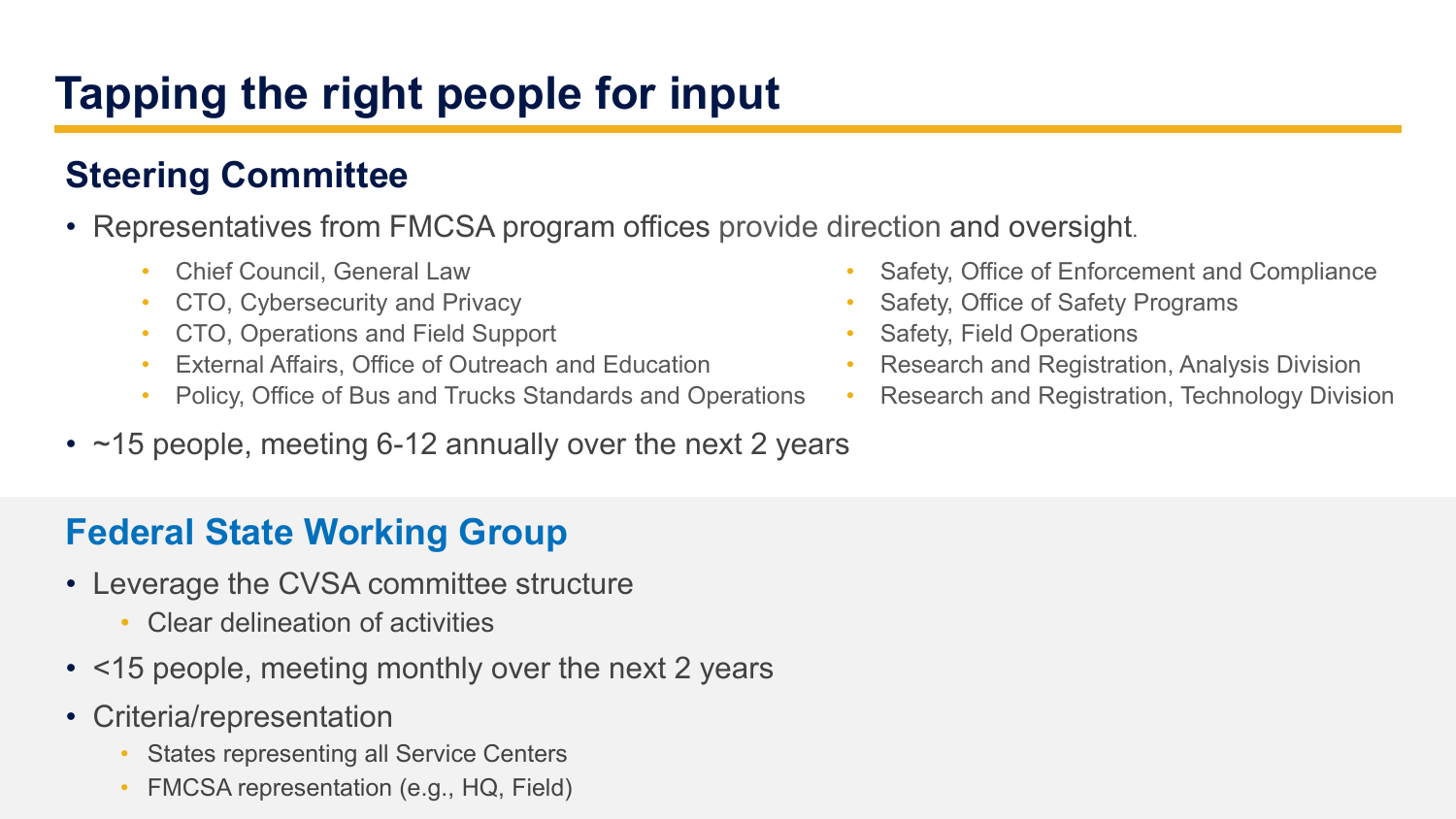#### **Some items being considered as we get started**

- **How to securely collect & store a massive amount of Level VIII Inspection data while addressing all privacy and security requirements**
- **How to leverage IT modernization/FMCSA systems effectively** (ASPEN, ISS, SMS)
	- How will data be used and distributed?
	- How do Level VIII Inspections "count?" How will they affect prioritization and interventions?
	- What new enforcement tools may be needed?
- **How to adopt Level VIII Inspection into policies and procedures**
	- Opt-in or mandatory? Will participants need to enroll in a bypass program?
	- What constitutes a "fail," and upon failure, does the carrier pull in for a different level inspection?
	- How many Level VIII Inspections will "count" per carrier per day; per vehicle?
	- How can carriers' question Level VIII Inspection results (DataQs)?
- **How to effectively measure climate impact**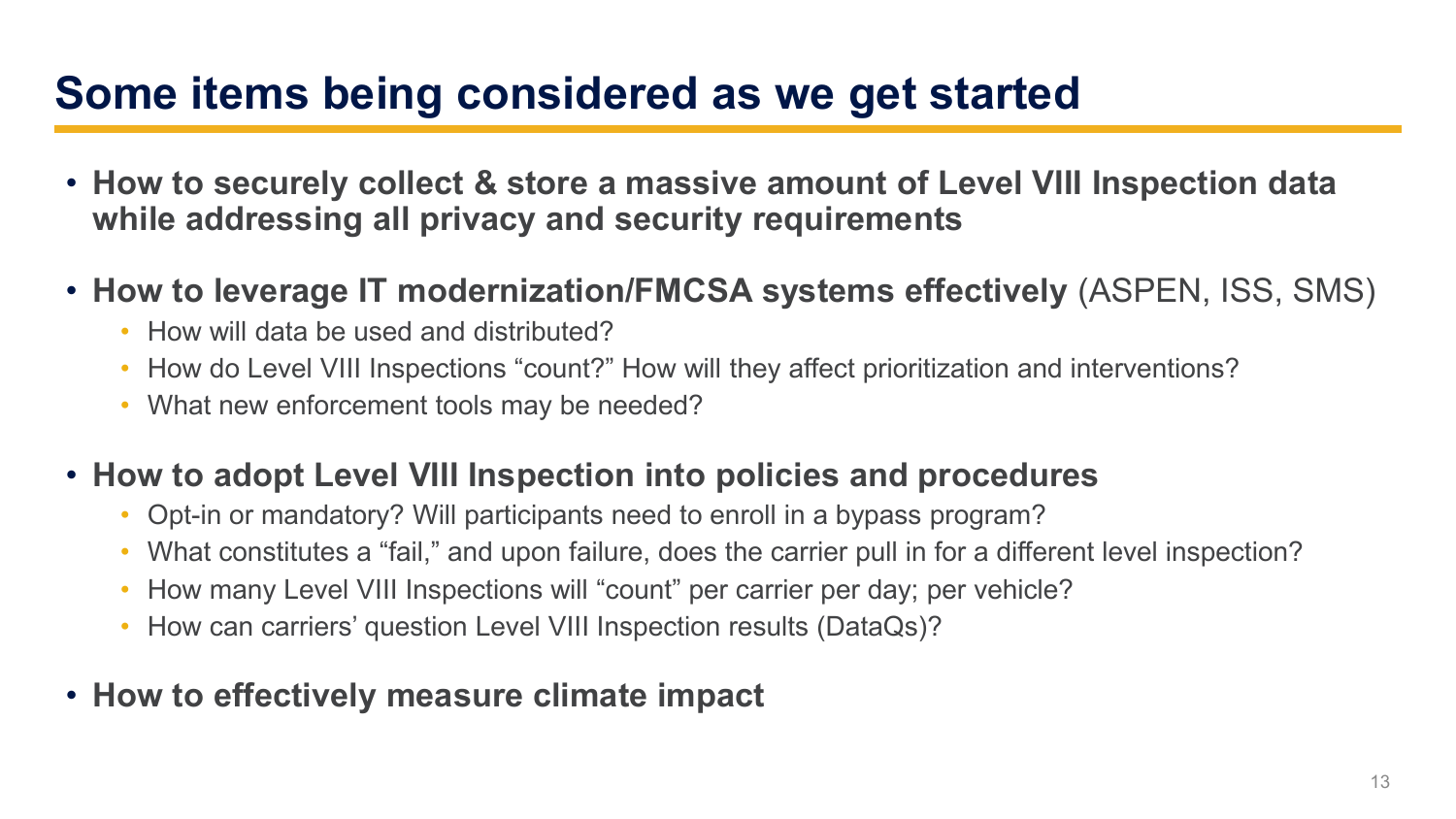### **What will the Level VIII Inspection Test Program deliver?**



#### Measurable Climate Impact

Real-world data about the impact of reduced CMV emissions/fuel use.



#### Robust Technology

IT component for secure collection, storage, and access to safety data.



#### Clear Process

Level VIII Inspection process for all involved stakeholders.



#### Stakeholder Engagement

A proven strategy for keeping stakeholders informed and engaged.



#### Useful Data Analysis

Carrier and driver safety measurement systems that may:

- Weight Level VIII violations based on their link to crash causation.
- Identify specific unsafe behaviors.



#### Tested Rollout Approach

That can be implemented nationwide.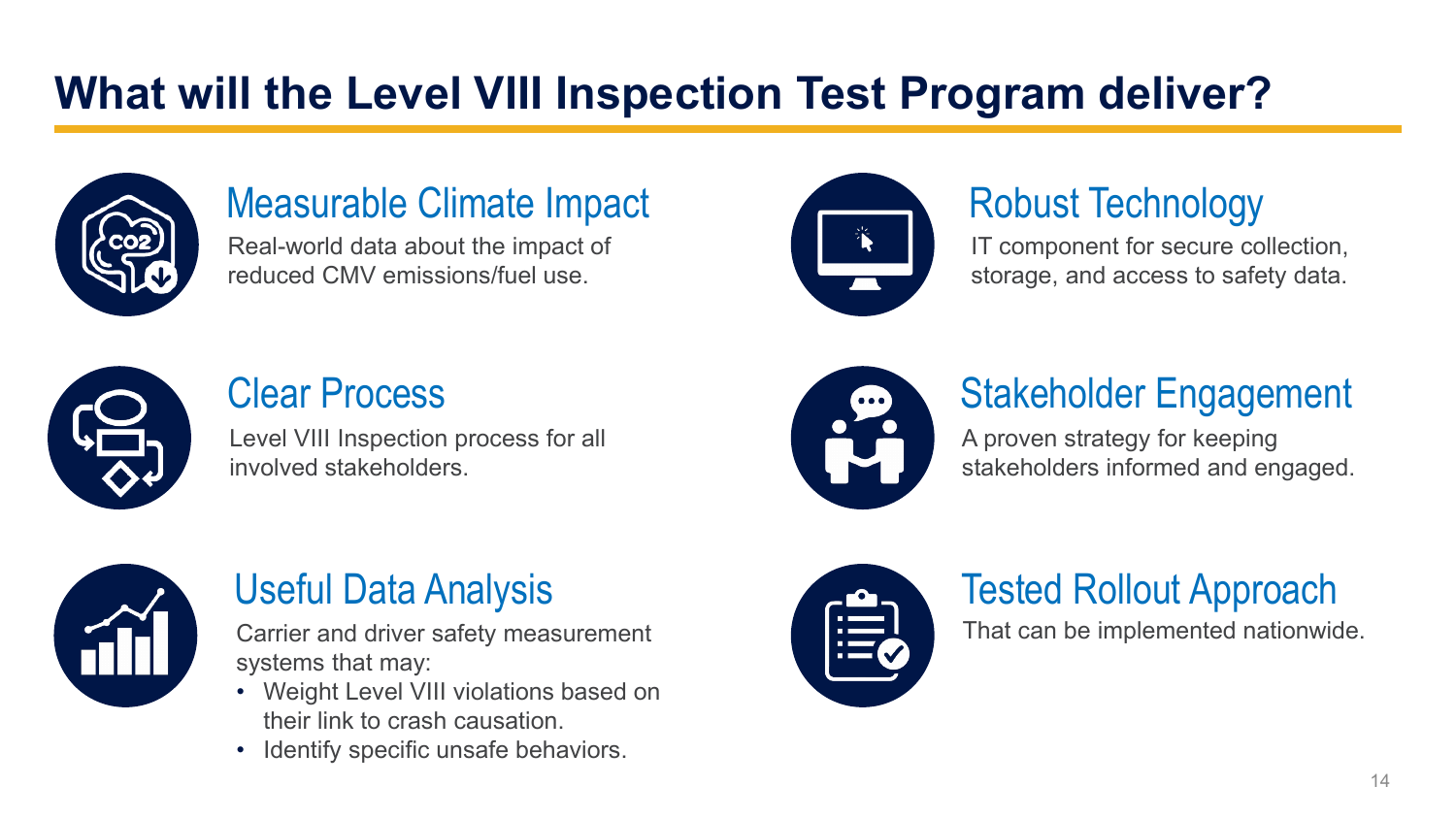#### **Project Status & Next Steps**



- Presented at CVSA meeting to 70+ attendees
- Developing project charter **2**
- Standing up the Steering Committee **3**



Standing up the Federal-State Working Group